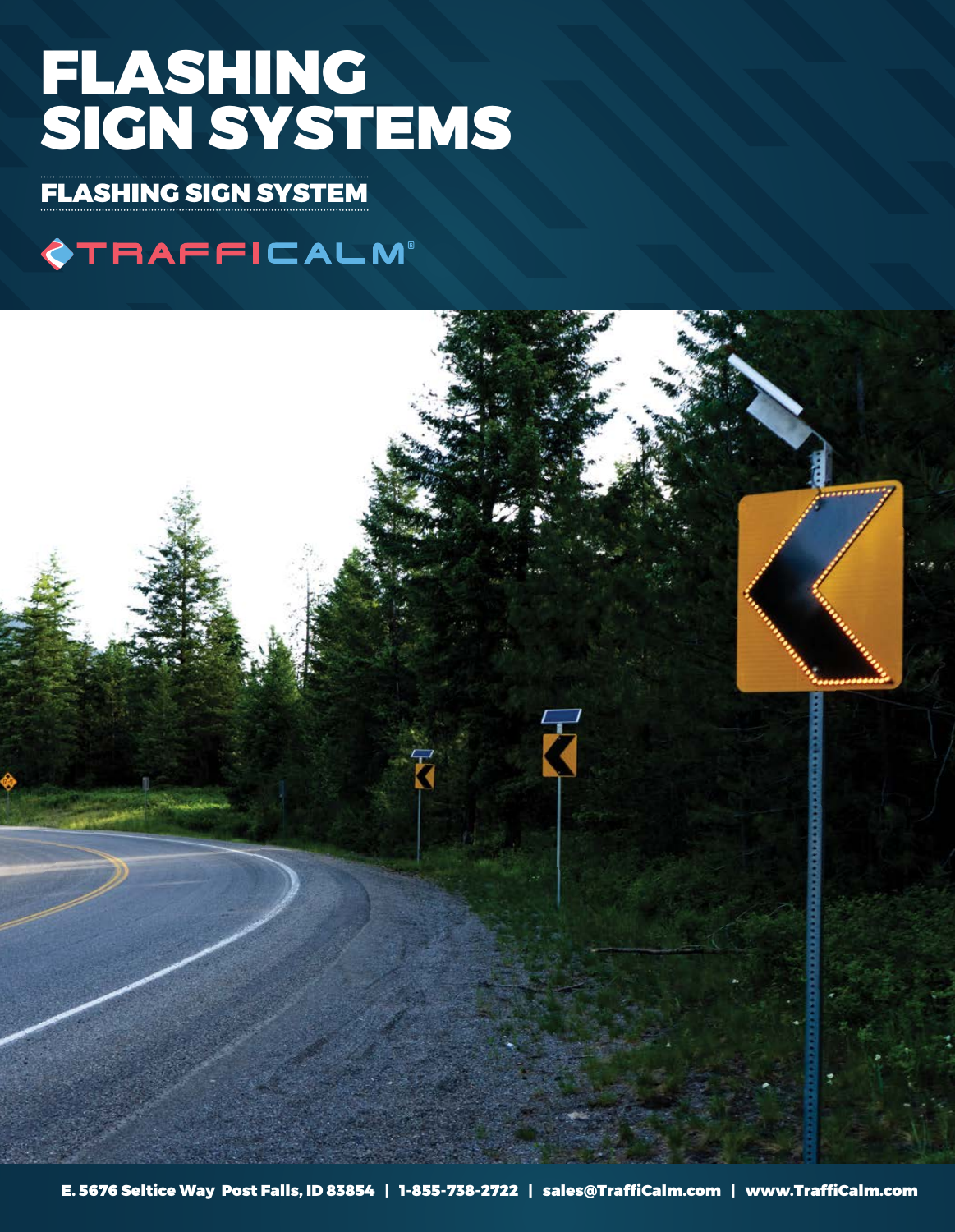#### FLASHING SIGN SYSTEMS

# **OTRAFFICALM®**



A field retrofit "Sign Enhancement" system that is simple, affordable,and designed for hassle-free installation



## THE PROBLEM

The traffic industry has long recognized that many sign scenarios (placement, visibility, etc.) are more critically important than others. Some signs simply cannot be ignored. There has been a rumble need in the industry for a simple and affordable way to retrofit existing signs with additional levels of warning for those situations that demand them — and to do this in such a way that the additional alert system can be motion activated to conserve power and extend the life of the LEDs.

#### THE SOLUTION - FLASHING SIGN ENHANCEMENT SYSTEM

LED rings field retrofit onto almost any existing sign Very affordable 100 Level Auto-dimming Solar or AC power options Motion activation High intensity LEDs visible day or night (visible up to 2 miles at night) Hassle-free installation (No dirt moved means less permits, and streamlined implementation) LED flashers face mount on existing signs with permanent bonding tape and/or mechanical fasteners Scheduling functionality expands system versatility and performance Field replaceable batteries

MUTCD Compliant

#### Why TraffiCalm®?

ISO 9001:2015 Certified USA based facility

All signs 100% MUTCD compliant.

- Vandal resistant designs.
- **Broadest range of sizes and options** in the industry.
- Industry leading turnaround from order to delivery.
- **Unlimited tech support and** customer service from our USA facility.
- **Industry Pioneers in Enhanced Road** Signage.

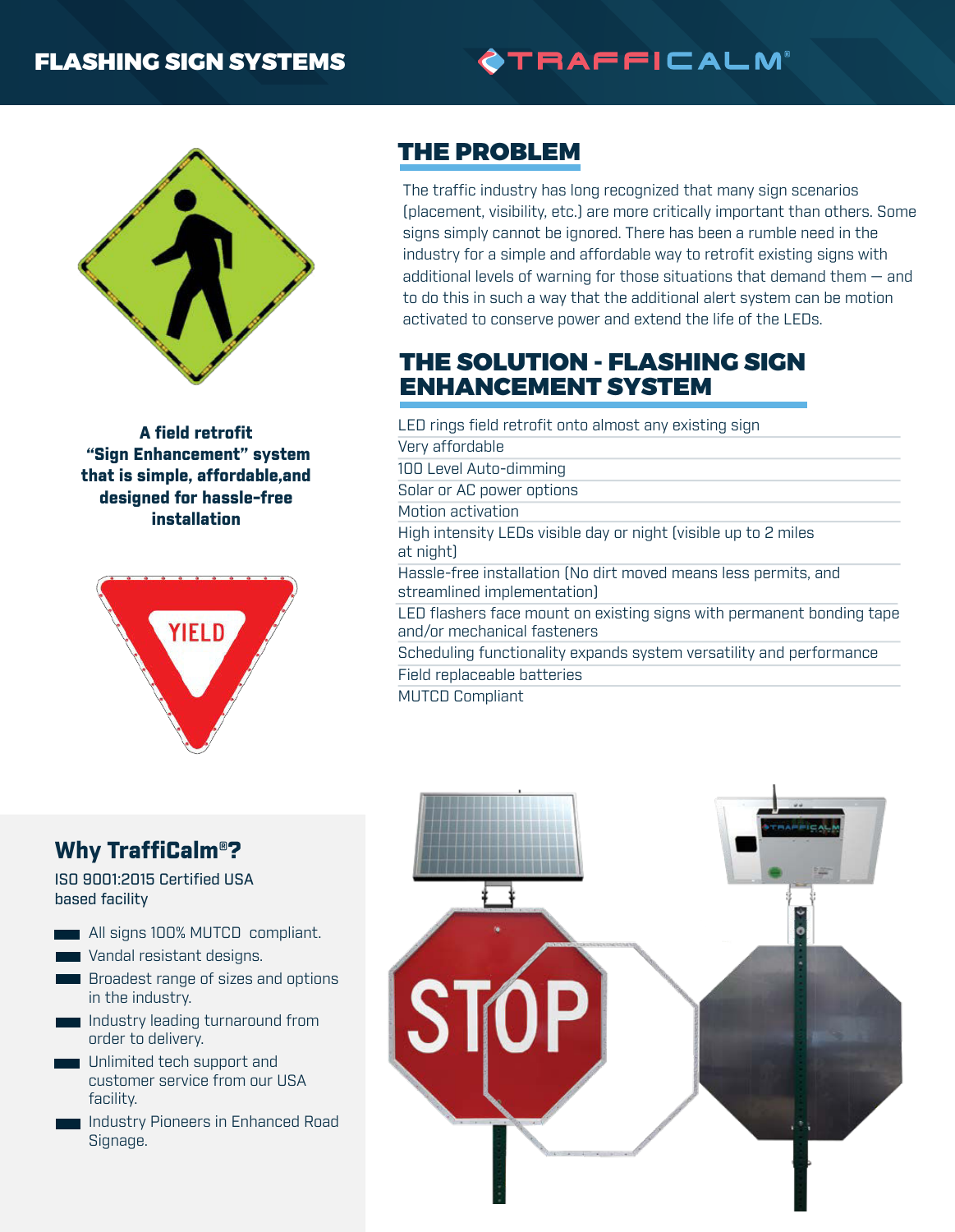### BASIC SYSTEM

Specifically engineered to enhance a single, standalone sign. Examples include speed zone reductions, advance warnings, and speed limit regulation.

#### FEATURE HIGHLIGHTS:

Affordable implementation, easy installation Configuration app works on any Wi-Fi phone, tablet, or PC Radar option adds real-time feedback to drivers Battery and solar options for extreme performance Dynamic scheduling function Wide range of input trigger devices, including buttons and environmental sensors

### ADVANCED SYSTEM

Today's pinnacle of sign enhancement. Designed to wirelessly unify signs and sensors to provide unparalleled flexibility of application and use. Examples include sequential chevrons, conflict intersection warning, pedestrian activation, and road condition warnings.

#### ALL THE BENEFITS OF OUR BASIC SYSTEM, PLUS:

Radio Collaboration between signs and input sensors Configuration of complex scenarios made easy in app Fastest implementation with intuitive wireless technology Individual units easily field upgraded or replaced Schedulability to warn drivers at just the right times Audible Push Button Compatibility Available complete TraffiCalm™ beacon solution integrates seemlessly with sign rings and other flashing sign system solutions

# NEED HELP DECIDING?

CALL OUR KNOWLEDGABLE SALES TEAM AT 1-855-738-2722